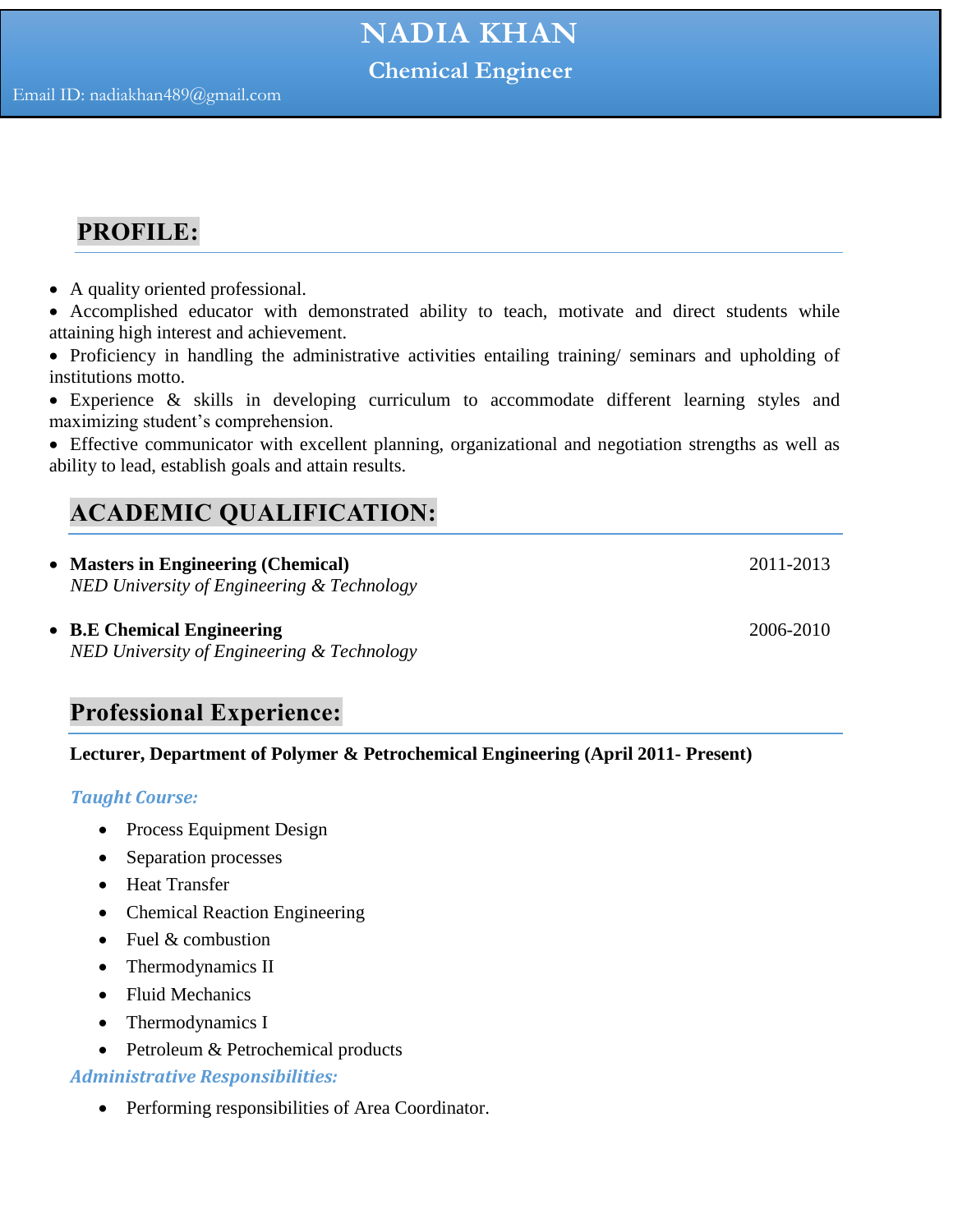- Performing responsibilities of Class Advisor.
- Organized different technical seminars for students.
- Performing responsibilities of Duty Society coordinator.

#### *Other Assignments:*

- Responsible for carrying out teaching and research duties.
- Involve in designing new courses.
- Involve in commissioning of equipment.
- Project advisor of Final Year Projects.
- Conducted workshops on DCS System.
- Conducted Labs on HYSYS.
- Worked in bid evaluation committees.

## **RESEARCH WORK:**

#### *Publications:*

• Nadia khan, Asra Nafees, A hussain,: "Exploring the properties of recycled tire rubber for flexible asphalt pavement." Journal of Basic and Applied sciences,2017, 13, 335-339

#### *Conference Papers:*

#### **Author and Presenter;**

- Title: Simulation of Coal slurry burner using Fluent presented at; 1<sup>st</sup> International Conference Advanced Material and Process Engineering 2015.
- Title: Synthesis and Rheology of Coal water slurry presented at, 1<sup>st</sup> International Conference Advanced Material and Process Engineering 2015.

#### *Final Year Project:*

**Title**: Design of viscosity breaking unit to thermally crack the furnace oil for the production of mid distillates.

- A design based project supervised by Enar Petrotech.
- Simulation of Viscosity breaking unit on Aspen Hysys.
- Compare and replace recent technology with the latest technology.
- To make the project cost effective.

### **PROFESSIONAL DEVELOPMENT:**

- Workshop on "Findings from Mass Spectroscopic data and How to analyze the mass spectra", LEJ campus Karachi University.
- 5 days Training on "IRCA Lead Assessor Course ISO 9001-2015", NEDUET, Karachi.
- QEC Training "Quality Management system" NEDUET, Karachi.
- Training on "Importance of Feed Back", NEDUET, Karachi.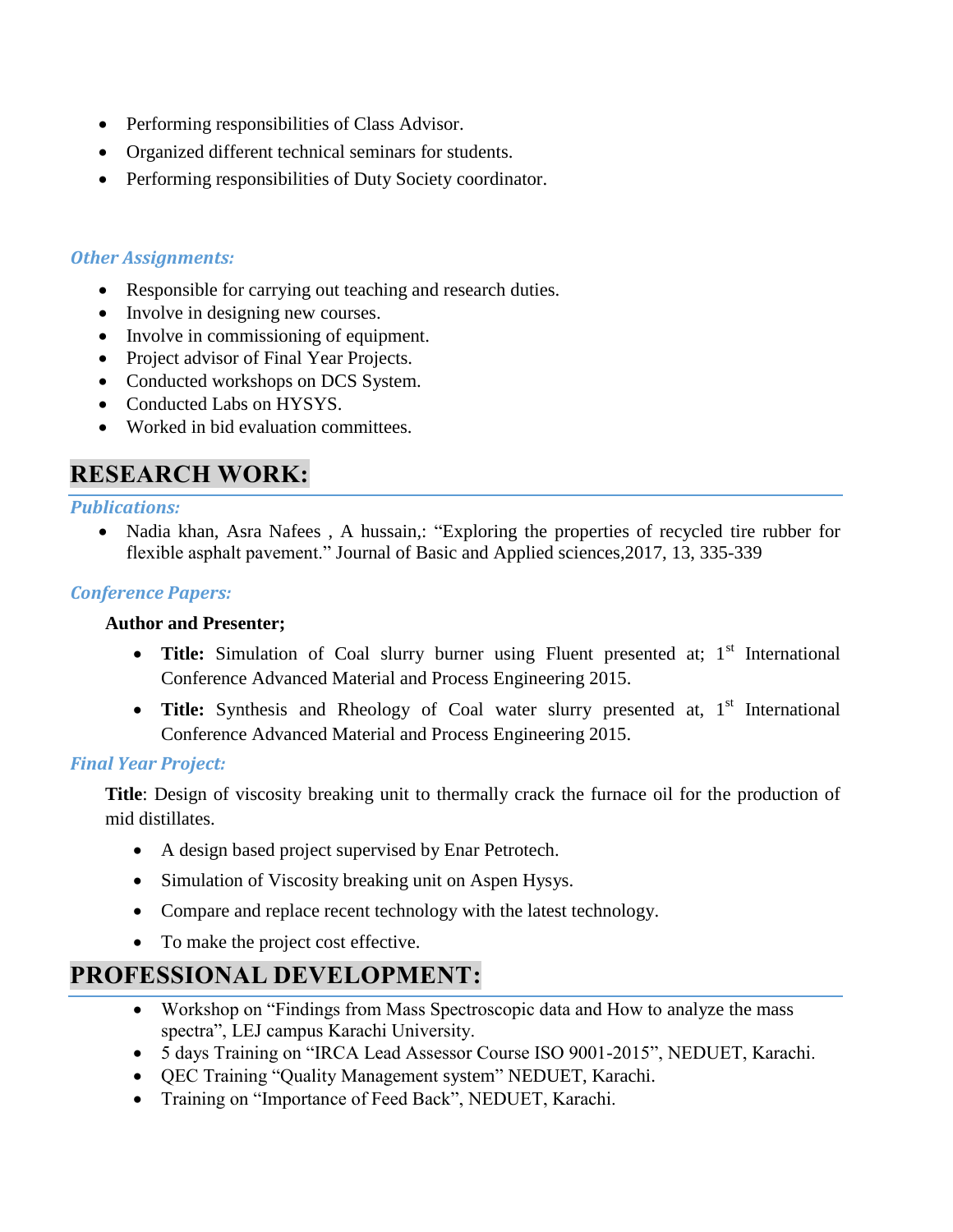- 3 days' workshop on "Quality Management Control & Assurance", NEDUET, Karachi.
- 3 days' workshop on "Effective Presentation & Communication skills", NEDUET, Karachi.
- 3 days' Workshop on " Alternate Energy Techniques"
- Training on "Duties & Responsibilities of Class Advisor", NEDUET, Karachi.
- 2 days' workshop on " IT tools for Academic profession", NEDUET, Karachi
- 3 days' workshop on " Effective Teaching Practices", NEDUET, Karachi

#### *Workshop Organized:*

- Conducted 5 days' workshop on "DCS Operation of Atmospheric distillation Unit" in 2016.
- Conducted 5 days' Workshop on "DCS Operation of Steam Generation Unit" in 2016.
- Conducted 5 days' workshop on "DCS Operation of steam Generation Unit: in 2015.

#### *Seminar Organized:*

- Seminar on Environmental Health & Safety Mr. Humayun Naseer & Mr. Ahmed Ali Baig, Tri-Pack Films Ltd.
- Seminar on Technicalities of Distillation Column by Mr. Sohai Malik & Mr. Farzan, Bashir ENAR Petrolum Ltd.
- Seminar on Process Safety by Mr. Mr. Ziauddin, Abu Dhabi National Oil Refinery.
- Worked as volunteer in 1<sup>st</sup> International Conference Advanced Material and Process Engineering.

## **INTERPERSONAL SKILLS AND CAPABILITIES**

- Strong problem solving skills and exceptionally fast learner.
- Excellent written and oral communication skills.
- Computer proficiency.
- Presentation skills
- Admirable team player

### **COMPUTER SKILLS:**

- MS Office
- Visio
- Aspen HYSYS
- Aspen Plus
- Aspen Catcracker
- Aspen Energy Analyzer
- Aspen Adsorption
- Ansys Fluent